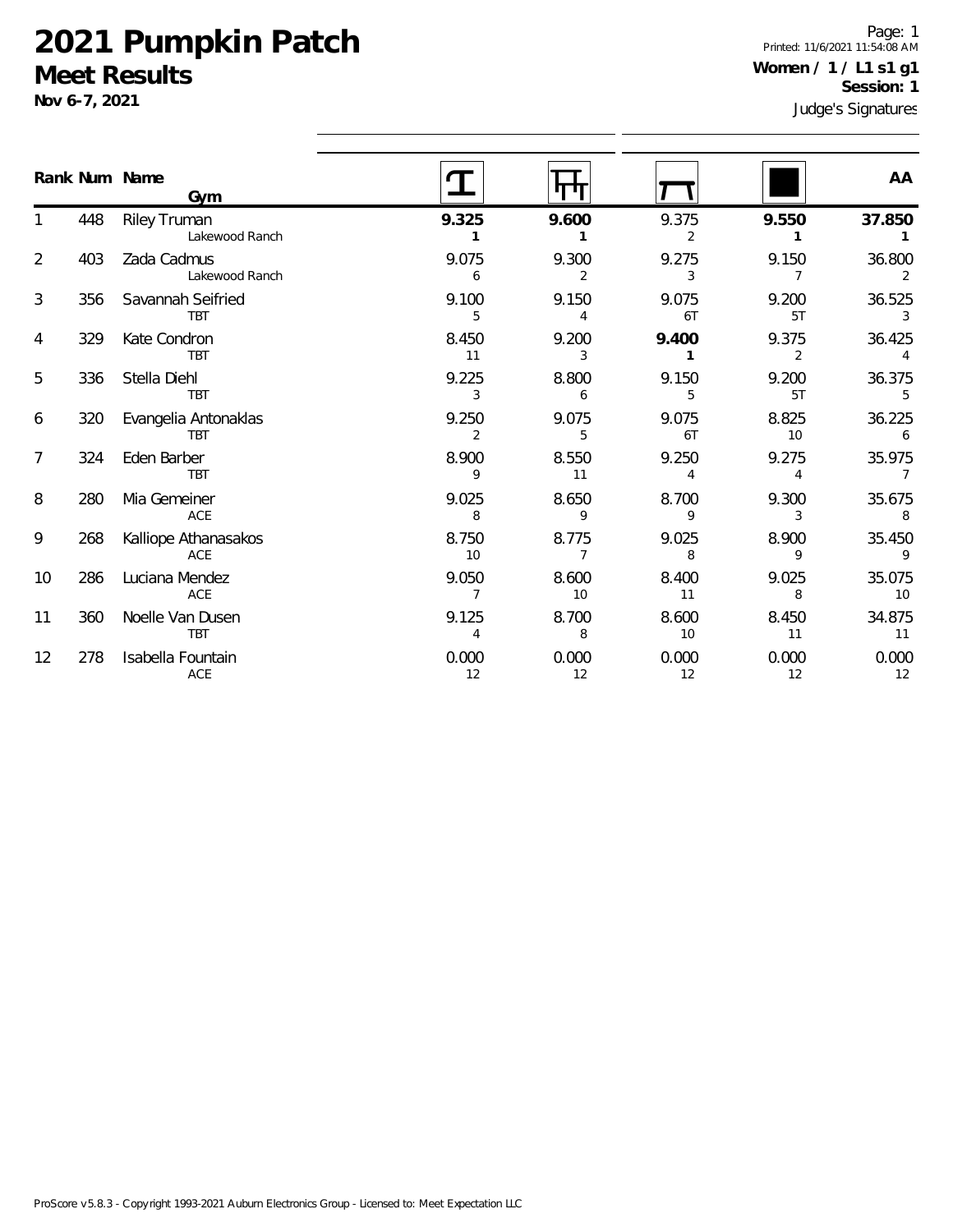#### **2021 Pumpkin Patch Meet Results**

ACE

**Nov 6-7, 2021**

8

Page: 1 Printed: 11/6/2021 11:54:10 AM **Women / 1 / L1 s1 g2 Session: 1**

| $100VU$ -1, 2021 |     |                                       | Judge's Signatures      |                       |                         |             |                          |
|------------------|-----|---------------------------------------|-------------------------|-----------------------|-------------------------|-------------|--------------------------|
|                  |     | Rank Num Name<br>Gym                  |                         | पाण                   |                         |             | AA                       |
|                  | 425 | Avery Lee<br>Lakewood Ranch           | 9.600<br>3              | 9.625<br>3T           | 9.625<br>3              | 9.750<br>1T | 38.600                   |
| $\overline{2}$   | 405 | Cedar Clark<br>Lakewood Ranch         | 9.650<br>$\overline{2}$ | 9.100<br>8            | 9.675<br>$\overline{2}$ | 9.750<br>1T | 38.175<br>2              |
| 3                | 323 | Adelina Barber<br><b>TBT</b>          | 9.675<br>1              | 9.375<br>6            | 9.700<br>1              | 9.400<br>6T | 38.150<br>3              |
| 4                | 496 | Grayson Hartman<br>Tumblebees Jupiter | 9.450<br>6              | 9.750<br>$\mathbf{1}$ | 9.200<br>6              | 9.575<br>4  | 37.975<br>$\overline{4}$ |
| 5                | 427 | <b>Emmy Monroe</b><br>Lakewood Ranch  | 9.500<br>5              | 9.500<br>5            | 9.175<br>$\overline{7}$ | 9.625<br>3  | 37.800<br>5              |
| 6                | 418 | Josie Hernandez<br>Lakewood Ranch     | 9.075<br>9T             | 9.625<br>3T           | 9.550<br>4              | 9.450<br>5  | 37.700<br>6              |
| 7                | 504 | Maya Nedelea<br>Tumblebees Jupiter    | 9.550<br>4              | 9.650<br>2            | 8.925<br>9              | 9.325<br>9  | 37.450<br>$\overline{7}$ |
| 8                | 503 | Hannah Mullen<br>Tumblebees Jupiter   | 9.250<br>7              | 9.025<br>9            | 9.375<br>5              | 9.225<br>10 | 36.875<br>8              |
| 9                | 502 | Evelyn Moren<br>Tumblebees Jupiter    | 9.100<br>8              | 9.125<br>7            | 8.825<br>10             | 9.400<br>6T | 36.450<br>9              |
| 10               | 347 | <b>Audrey Gaines</b><br><b>TBT</b>    | 9.025<br>11             | 8.500<br>12           | 9.000<br>8              | 9.400<br>6T | 35.925<br>10             |
| 11               | 344 | Peyton Flynn<br><b>TBT</b>            | 9.075<br>9T             | 8.850<br>10           | 8.500<br>12             | 8.800<br>11 | 35.225<br>11             |
| 12               | 294 | Anastasia Serrano                     | 8.775                   | 8.650                 | 8.650                   | 8.750       | 34.825                   |

12 11 11 12 12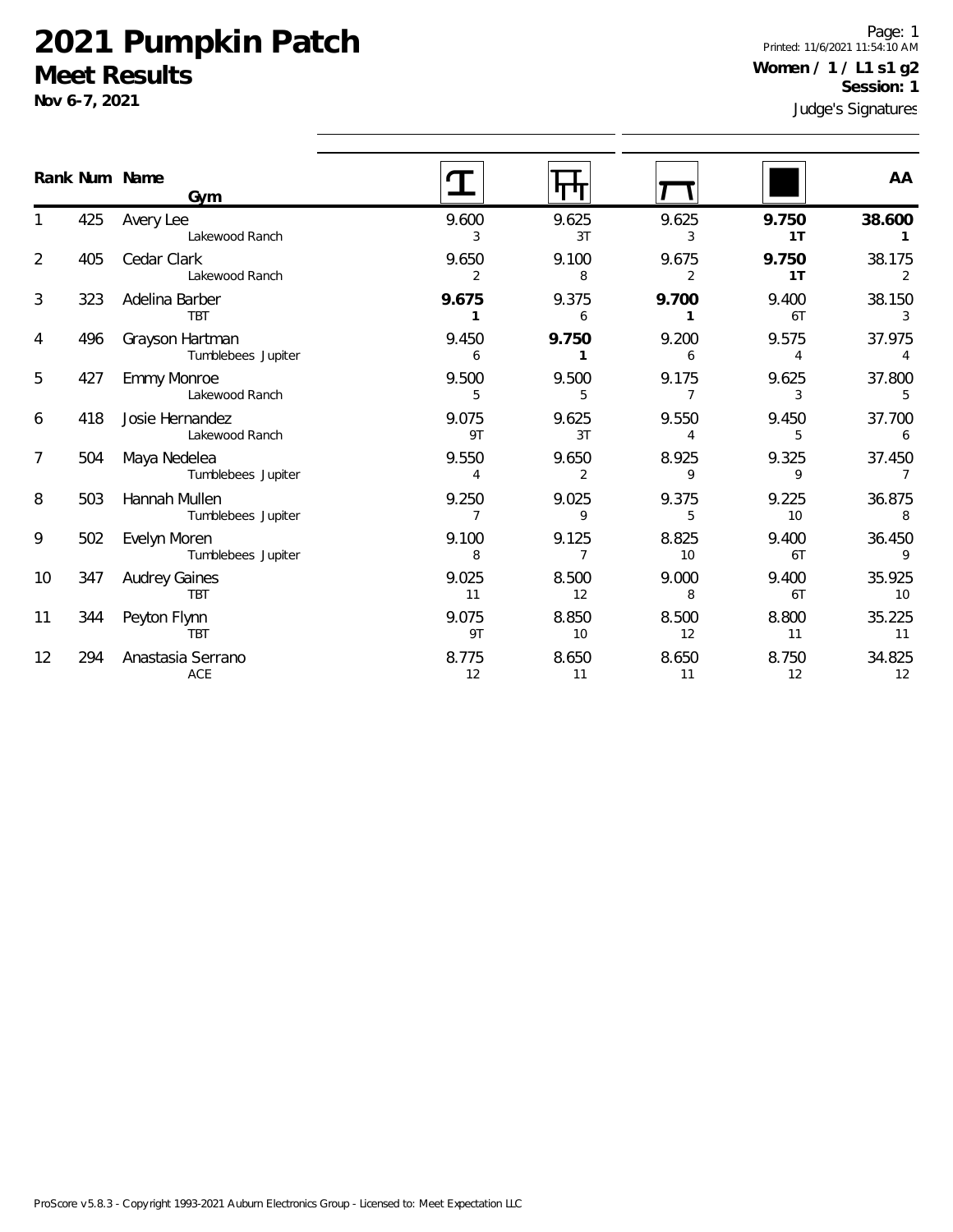#### **2021 Pumpkin Patch Meet Results**

**Nov 6-7, 2021**

8

13

279 Ameira Garcia

ACE

Judge's Signatures Page: 1 Printed: 11/6/2021 11:54:12 AM **Women / 1 / L1 s1 g3 Session: 1**

| Rank Num Name  |     |                                        |                         |                         |                         |             |                          |
|----------------|-----|----------------------------------------|-------------------------|-------------------------|-------------------------|-------------|--------------------------|
|                |     | Gym                                    |                         |                         |                         |             | AA                       |
|                | 428 | Macee Monroe<br>Lakewood Ranch         | 9.400<br>Δ              | 9.650<br>1              | 9.550<br>2              | 9.700<br>2  | 38.300                   |
| $\overline{2}$ | 451 | Natalia Zasada<br>Lakewood Ranch       | 9.575<br>2              | 9.425<br>$\overline{7}$ | 9.725                   | 9.525<br>3  | 38.250<br>2              |
| 3              | 501 | Grace McCabe<br>Tumblebees Jupiter     | 9.225<br>$\overline{7}$ | 9.575<br>2              | 9.500<br>4              | 9.825       | 38.125<br>$\mathbf{3}$   |
| 4              | 340 | Liliana Duncan<br><b>TBT</b>           | 9.675<br>1              | 9.200<br>8              | 9.525<br>3              | 9.450<br>6T | 37.850<br>$\overline{4}$ |
| 5              | 500 | Stella Martinsen<br>Tumblebees Jupiter | 9.475<br>3              | 9.475<br>6              | 9.275<br>6              | 9.425<br>9  | 37.650<br>5              |
| 6              | 492 | Jillian Burkly<br>Tumblebees Jupiter   | 9.300<br>5T             | 9.500<br>4 <sub>T</sub> | 9.250<br>$\overline{7}$ | 9.450<br>6T | 37.500<br>6              |
| $\overline{7}$ | 426 | Kinley McGill<br>Lakewood Ranch        | 9.175<br>8T             | 9.500<br>4T             | 9.175<br>8              | 9.475<br>5  | 37.325<br>$\overline{7}$ |
| 8              | 424 | Abby Lee<br>Lakewood Ranch             | 8.875<br>12             | 9.550<br>3              | 9.350<br>5              | 9.350<br>10 | 37.125<br>8              |
| 9              | 511 | Zoe Toledo<br>Tumblebees Jupiter       | 9.175<br>8T             | 9.050<br>10             | 9.150<br>9T             | 9.500<br>4  | 36.875<br>$\overline{9}$ |
| 10             | 343 | Athena Emmert<br><b>TBT</b>            | 9.300<br>5T             | 9.000<br>11             | 8.725<br>11T            | 9.450<br>6T | 36.475<br>10             |
| 11T            | 345 | Caitlin Gaffney<br><b>TBT</b>          | 9.100<br>10             | 9.100<br>9              | 8.700<br>13             | 9.300<br>11 | 36.200<br><b>11T</b>     |
| 11T            | 287 | Alexandria Ortiz<br>ACE                | 8.950<br>11             | 8.950<br>12             | 9.150<br>9T             | 9.150<br>12 | 36.200<br>11T            |

8.750 8.400 8.725 8.950 34.825 13 13 11T 13 13